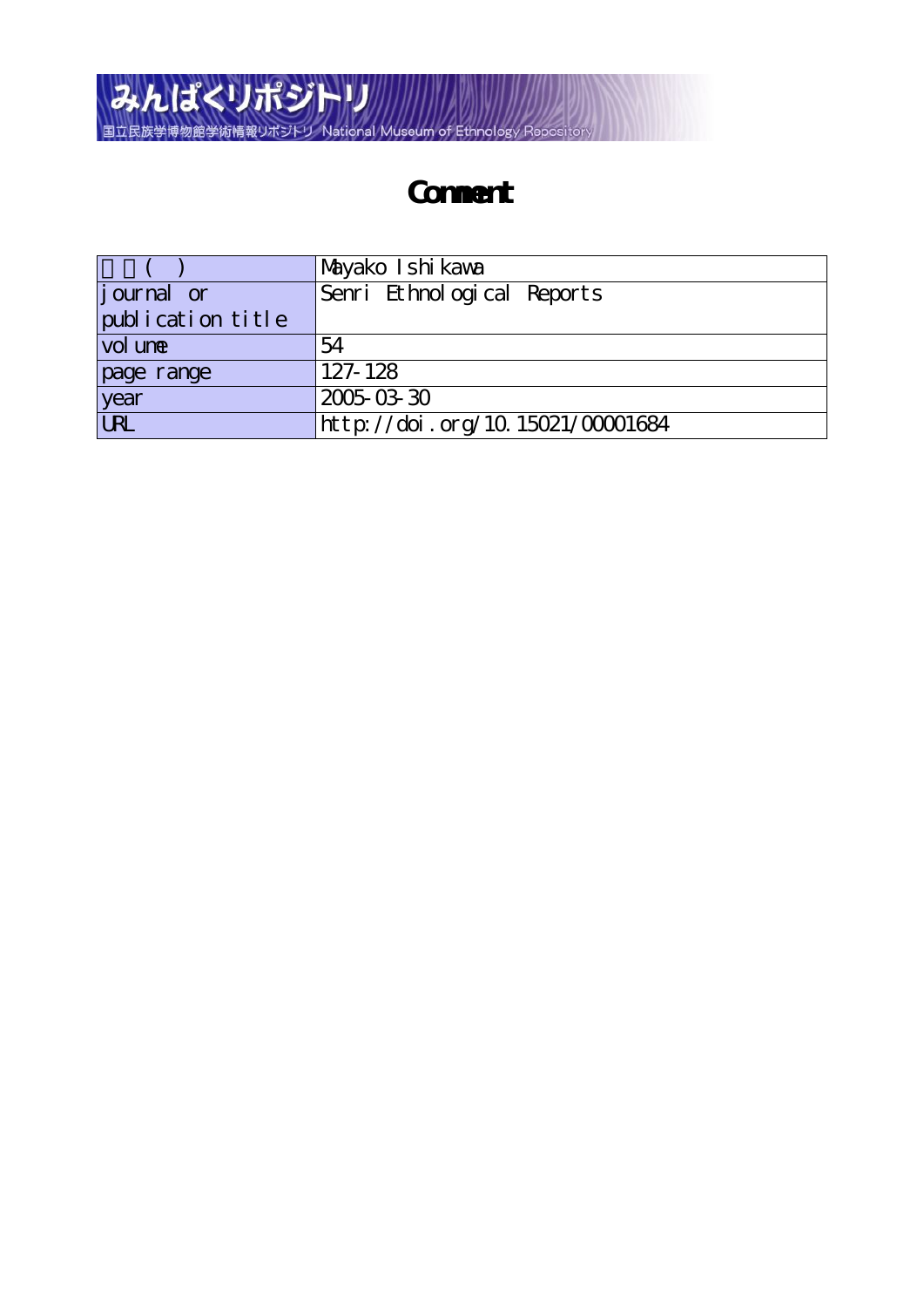## Comment

by Mayako ISHIKAWA The Little World, Museum of Man

 Ms. Nicodemus pointed out that the emergence of modern art in Africa is the result of a drastic paradigm shift in the field of arts. According to her, the art system of precolonial Africa and that of modem Africa are substantially different and therefore they should not be consolidated into one category like "African Art."

For us, anthropologists engaging in museum activities, it is not easy to accept what Nicodemus pointed out. However, perhaps anthropologists should recognize the substantial difference between objects which belong to the pre-colonial system and objects of modem art. In other words, the paradigm of art shifts, then even the paradigm of analysis should also change accordingly.

 Ms. Nicodemus said that an artist, whether he or she is based in Africa or not, is facing the world as an individual. If he or she at al1 represents anything, it would be the common human situation rather than Nigeria, Uganda, or Japan. I understand that she is tired of being categorized as "an African artist" or being appreciated within the framework of "Africa". This feeling of exasperation is not limited to African artists, but is widely shared by non-Western artists. For example, Rasheed Araeen, a Pakistani artist living in UK, who is one of the founders of the journal, Third Text, of which Ms. Nicodemus is an advisor, warned in his 1987 article that the category like "ethnic art" might regenerate early 20th century Primitivism in a different form.

 In the symposium on "Latin American Art" held at the New Museum of Contemporary Art in NY in 1997, discussion pivoted on the issue what "Latin" in the label of "Latin American Art" means. A panelist underlined that as fatr as an artist works under that label, he or she will stay in the "second circuit" of art. He pointed out the limitations of the "new" categories in the contemporary art world such as African Art, Latin American Art, Chinese Art and Native American Art, etc.

 The 1997 exhibition in New York entitled too Jewish also questioned the artistic categories based on ethnicity, by sarcastically forging a new category, "Jewish Art." The exhibition was composed of contemporary art works showing a stereotyped image of Jews. The curator of the exhibition said in the catalogue, "Jewish artists could not successfully use ethnic subjects because they have already been incorporated into the main art stream." This statement could be understood as a strong criticism of the excessive multi-culturalism and political correctness that prevailed in the art world in the 90s.

 Museums became too much dependent on political correctness during the 1990s. Excessive political correctness has made the real voice of those exhibited fade away.